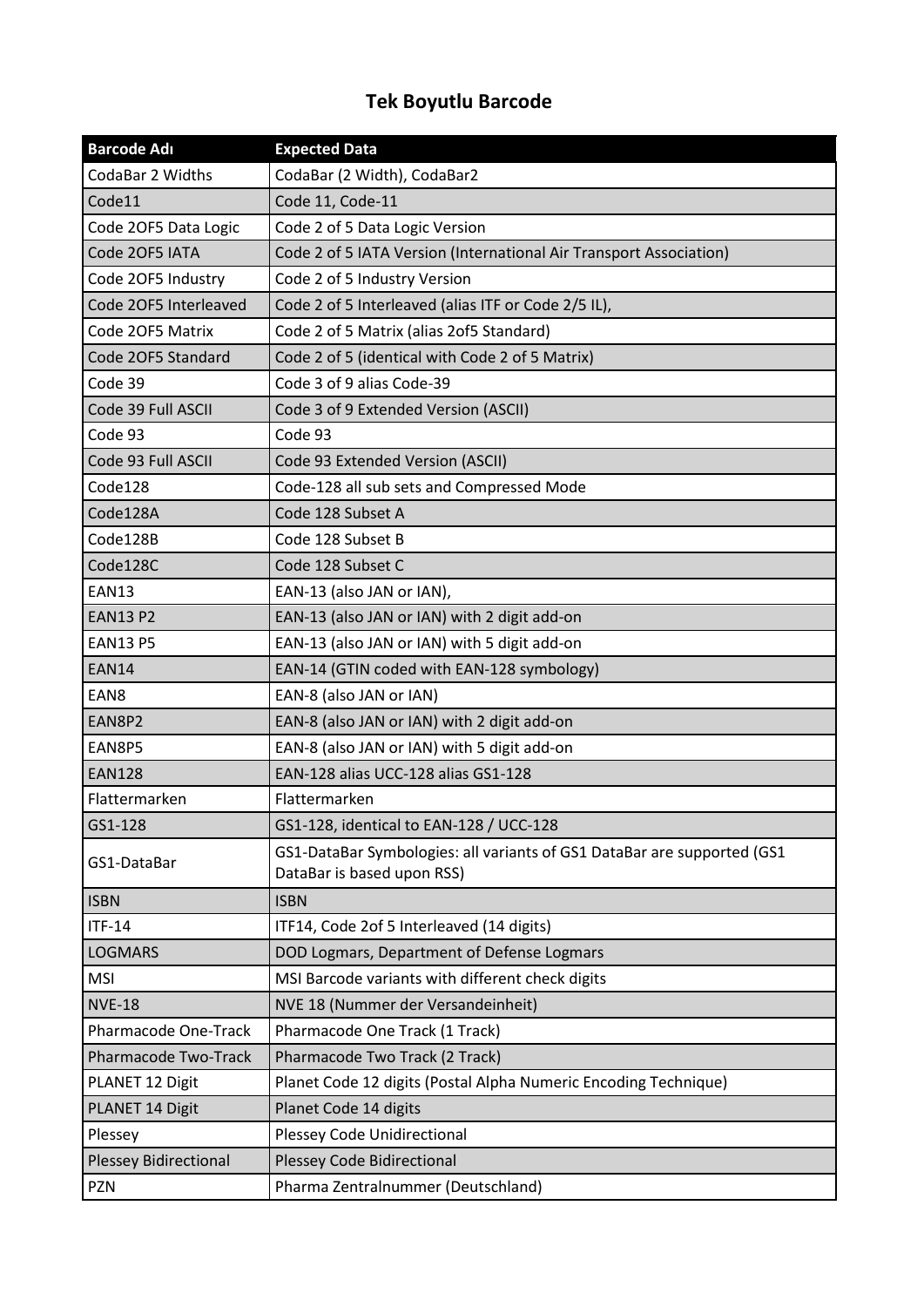| <b>RSS Expanded</b>          | EAN/UCC RSS Expanded (Reduced Space Symbology)       |
|------------------------------|------------------------------------------------------|
| <b>RSS Limited</b>           | EAN/UCC RSS Limited (Reduced Space Symbology)        |
| <b>RSS-14</b>                | EAN/UCC RSS14 (Reduced Space Symbology)              |
| <b>RSS-14 Truncated</b>      | EAN/UCC RSS14 Truncated (Reduced Space Symbology)    |
| RSS-14 Limited               | EAN UCC RSS14 Limited (Reduced Space Symbology)      |
| <b>GS1 DataBar Expanded</b>  | GS1 DataBar Expanded (Reduced Space Symbology)       |
| GS1 DataBar                  | GS1 DataBar / RSS14 (Reduced Space Symbology)        |
| <b>GS1 DataBar Truncated</b> | GS1 DataBar Truncated (Reduced Space Symbology)      |
| <b>GS1 DataBar Limited</b>   | GS1 DataBar Limited (Reduced Space Symbology)        |
| SSCC-18                      | SSCC 18 Shipping Container Code                      |
| Telepen                      | Telepen                                              |
| Telepen Alpha                | Telepen Alphanumerisch                               |
| UCC/EAN-128                  | UCC/EAN 128                                          |
| <b>UCC-128</b>               | <b>UCC 128</b>                                       |
| UPC12 / UPCA                 | UPC 12 (alias UPC-A),                                |
| UPC-A                        | UPC A (alias UPC-12),                                |
| UPC-A P2                     | UPC Version A with 2 digit add-on                    |
| UPC-A P5                     | UPC Version A with 5 digit add-on                    |
| UPC-E                        | <b>UPC Version E</b>                                 |
| UPC-E P2                     | UPC Version E with 2 digit add-on                    |
| UPC-E P5                     | UPC Version E with 5 digit add-on                    |
| <b>UPCSCC</b>                | UPC Shipping Container Code (refer to ITF14, SCC-14) |

## Postal Codes (1D)

| <b>Name</b>                          | <b>Description</b>                                                                          |
|--------------------------------------|---------------------------------------------------------------------------------------------|
| <b>Australian Post Custom</b>        | Australian Post Standard Customer, Customer2, Customer 3                                    |
| Australian Post Redirect             | <b>Australian Post Redirection</b>                                                          |
| <b>Australian Post Reply</b><br>Paid | Australian Post Reply Paid                                                                  |
| <b>Australian Post Routing</b>       | <b>Australian Post Reply Routing</b>                                                        |
| <b>DPD Code</b>                      | German Parcel Service Label Code                                                            |
| DP Identcode                         | Deutsche Post Identcode                                                                     |
| DP Leitcode                          | Deutsche Post Leitcode                                                                      |
| Japanese Postal                      | Japanese Postal Barcode                                                                     |
| Italian Postal                       | Italian Postal Code (based on 2of5 IL)                                                      |
| <b>KIX</b>                           | <b>Dutch Postal Barcode</b>                                                                 |
| Korean Postal Authority              | Korean Postal Barcode                                                                       |
| RoyalMail 4State<br>(RM4SCC)         | Royal Mail 4 State Barcode (RM4SCC)                                                         |
| USPS OneCode (4-CB)                  | USPS OneCode (4-CB) alias USPS 4-State Customer Barcode                                     |
| <b>USPS PostNet</b>                  | United States Postal Service PostNet barcode. Supports ZIP, ZIP+4,<br>Zip+4+Delivery Point. |